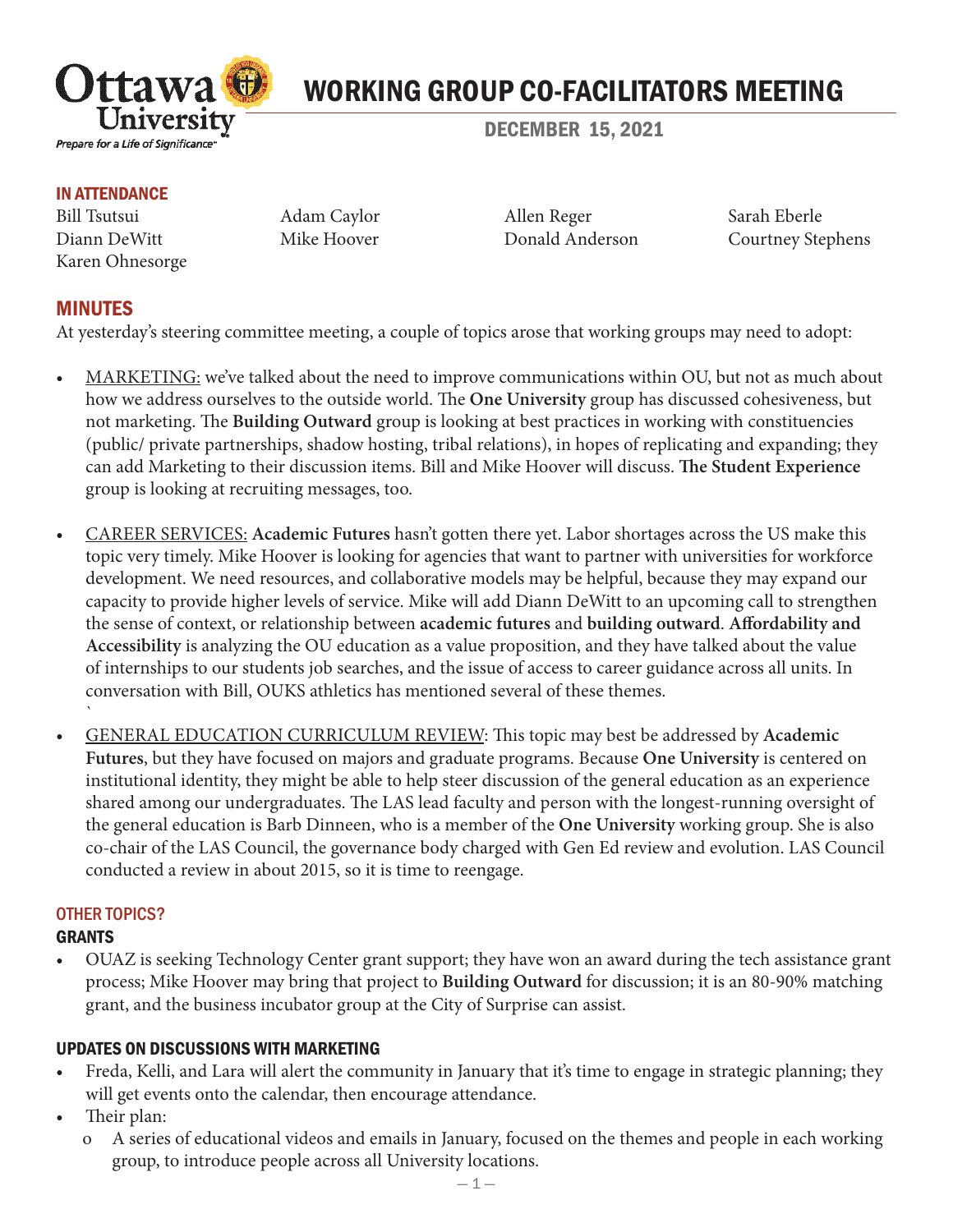

# WORKING GROUP CO-FACILITATORS MEETING

DECEMBER 15, 2021

- o Each will take on two working groups, will ask for photos, biographical information (accessible, relatable), and short synopsis of our topics, bullet points or a short paragraph. Bill will supply background information. Synopses are due by end of the week.
- o They are starting with **One University**.
- o They will create an accessible landing page for Strategic Planning information and feedback, providing information storage, event announcements, a digital suggestion box, etc.
- o They are designing an incentive structure to encourage participation in events and discussions. Swag manufacturing and supply chain issues make it hard to order items. Levels of participation can tied to increasing perks for engagement, from bookstore discounts to dinner with Bill. Tracking anonymous participation may complicate incentives; we need to build trust and transparency as much as possible. Bill asks for input from this group.

### THE TIMELINE

- Early January: Surveys, polling.
- Late January: Zoom town halls, each combining working groups, each to include open-mic sessions.

## NEXT STEP: SURVEY CONSTRUCTION

- **Accessibility and Affordability** has posted its questions in SharePoint.
- **Student Experience** has found it hard to keep the whole group engaged, but questions are due from members by Friday.
- **One University** group has 7 questions for faculty and staff, nearly finalized; they have 3 for students, but they're complex. Should we aim for a specific number of questions? We will survey students and faculty/staff separately.
- **Building Inward** their three sub-groups are working on their questions, will have by end of next week, separated by constituencies.

Open-ended questions require content analysis. We should keep data processing in mind. Bill and Karen will write the survey. Patricia Marsh may be able to help with fine-tuning survey structure. She is working on enrollment data now.

Bill will also bring our questions to the Alumni Association Board.

# FOCUS GROUPS: WHAT SUPPORT DO WORKING GROUPS NEED?

- Encouragement to attend would be helpful.
- Can we make individualized invitations to people? Yes. We should communicate that focus group invitees have been selected for their expertise. We can issue focus group invitations under Bill's name.
- The spring faculty workshop at OUKS is a chance for **Academic Futures** to talk with faculty; Lyn is investigating opportunities for OUAZ; Diann will speak with online faculty at their next meeting.
- Working Groups should coordinate invitations to focus groups, so we don't repeat representatives.
- We can present any research, findings, or useful data to focus groups.
- Each working group will conduct their own focus groups.
- **Building Outward** has four survey questions. They've assigned working group members to engage each market area. Donor and board groups will work with Danny Trent and Bill. Their findings may help them refine presentations for town hall sessions.